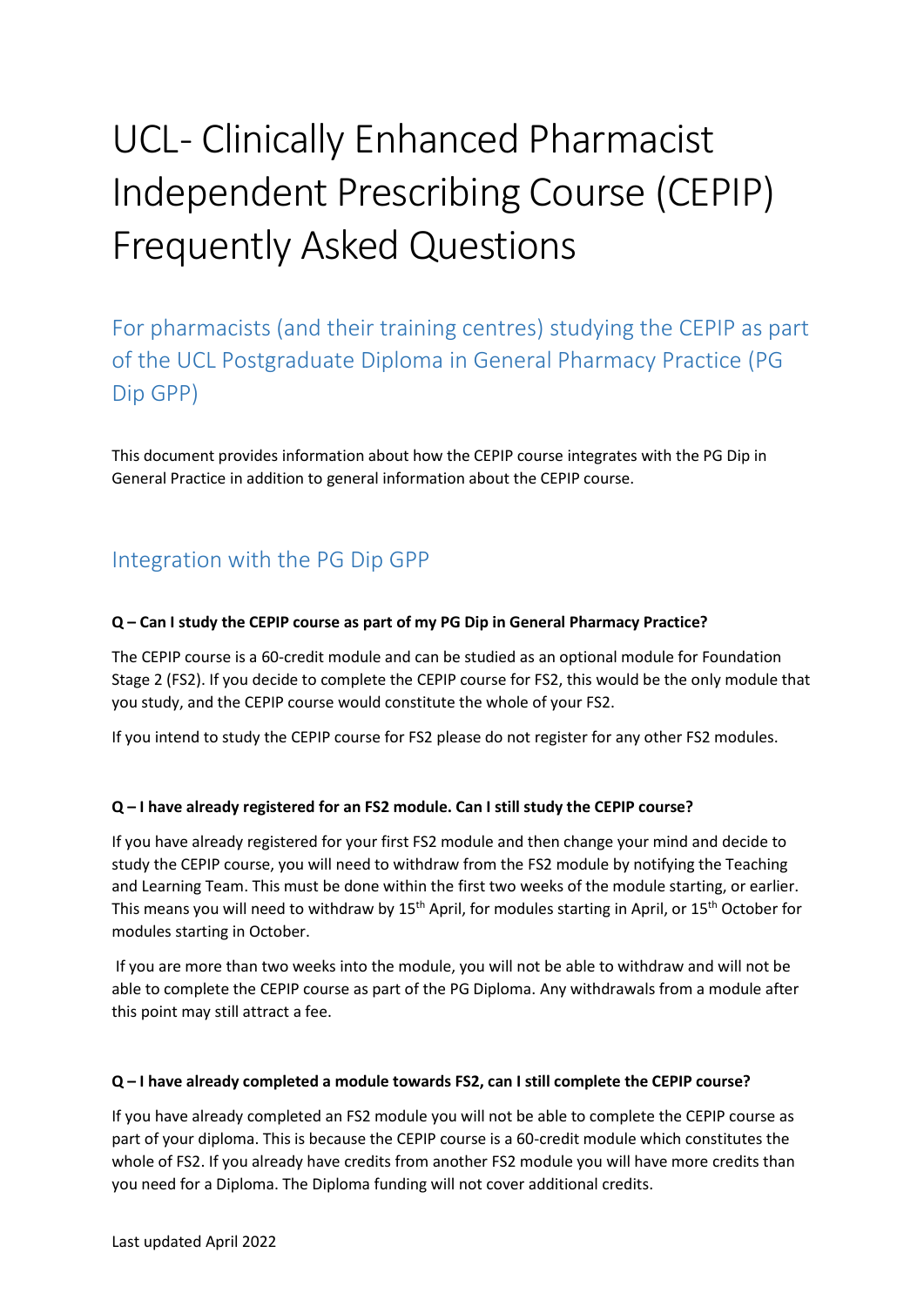The CEPIP course is also available as a stand-alone module which means it does not need to be studied as part of the Diploma. You are able to complete your Diploma and come back to UCL at a later date to study the CEPIP course. Please note, that this would require additional funding at the full CEPIP fee (se[e https://www.ucl.ac.uk/pharmacy/study/professional-development/clinically](https://www.ucl.ac.uk/pharmacy/study/professional-development/clinically-enhanced-pharmacist-independent-prescribing)[enhanced-pharmacist-independent-prescribing\)](https://www.ucl.ac.uk/pharmacy/study/professional-development/clinically-enhanced-pharmacist-independent-prescribing).

#### **Q – I have not been qualified for two years, can I still apply for the CEPIP course?**

At the time of writing these FAQs, you must have been qualified for a minimum of two years when you start the CEPIP course. This is a GPhC requirement. You may apply for the course before you are two years qualified, as long as you will have been qualified for two years when you start the course.

The GPhC are currently consulting on removing this requirement, so watch this space.

#### **Q – Does provisional registration count towards the requirement to have two years post qualification experience?**

The GPhC have recently confirmed that relevant experience completed while provisionally registered can count towards the two year requirement (see [https://www.pharmacyregulation.org/education/pharmacist-independent-prescriber\)](https://www.pharmacyregulation.org/education/pharmacist-independent-prescriber).

#### **Q – I have completed my FS1 but have only been qualified for 18 months. Can I start the CEPIP course?**

You must have been qualified for a minimum of two years when you start the CEPIP course. This is a GPhC requirement. You will need to wait and apply for the next cohort that starts when you are two years qualified. There are two cohorts a year. This may mean that you need to take a break in between FS1 and starting the CEPIP module. Just tell us that this is what you are doing and that you intend to apply for a later CEPIP cohort. The University allows up to five years to complete a PG Diploma so you have time to do this. We recommend that you use the break to prepare for the CEPIP course. You could arrange to shadow your DPP so you become familiar with their area of practice, you could also ensure you are up to date with the prescribing guidelines and applied therapeutics in your chosen area of practice. You could also start some reading from the CEPIP reading list.

#### **Q- When can I start the CEPIP course?**

There are two intakes per year, one that starts in October and one that starts in April. Depending on when you finish your FS1, you may need to wait a few months before the CEPIP course starts/

#### **Q – How do I apply for the CEPIP course?**

The CEPIP course has entry requirements that are set by the GPhC. These are different to the entry requirements for the Diploma. Therefore you are required to apply for the CEPIP course using the application pack on the website [\(https://www.ucl.ac.uk/pharmacy/study/professional-](https://www.ucl.ac.uk/pharmacy/study/professional-development/clinically-enhanced-pharmacist-independent-prescribing)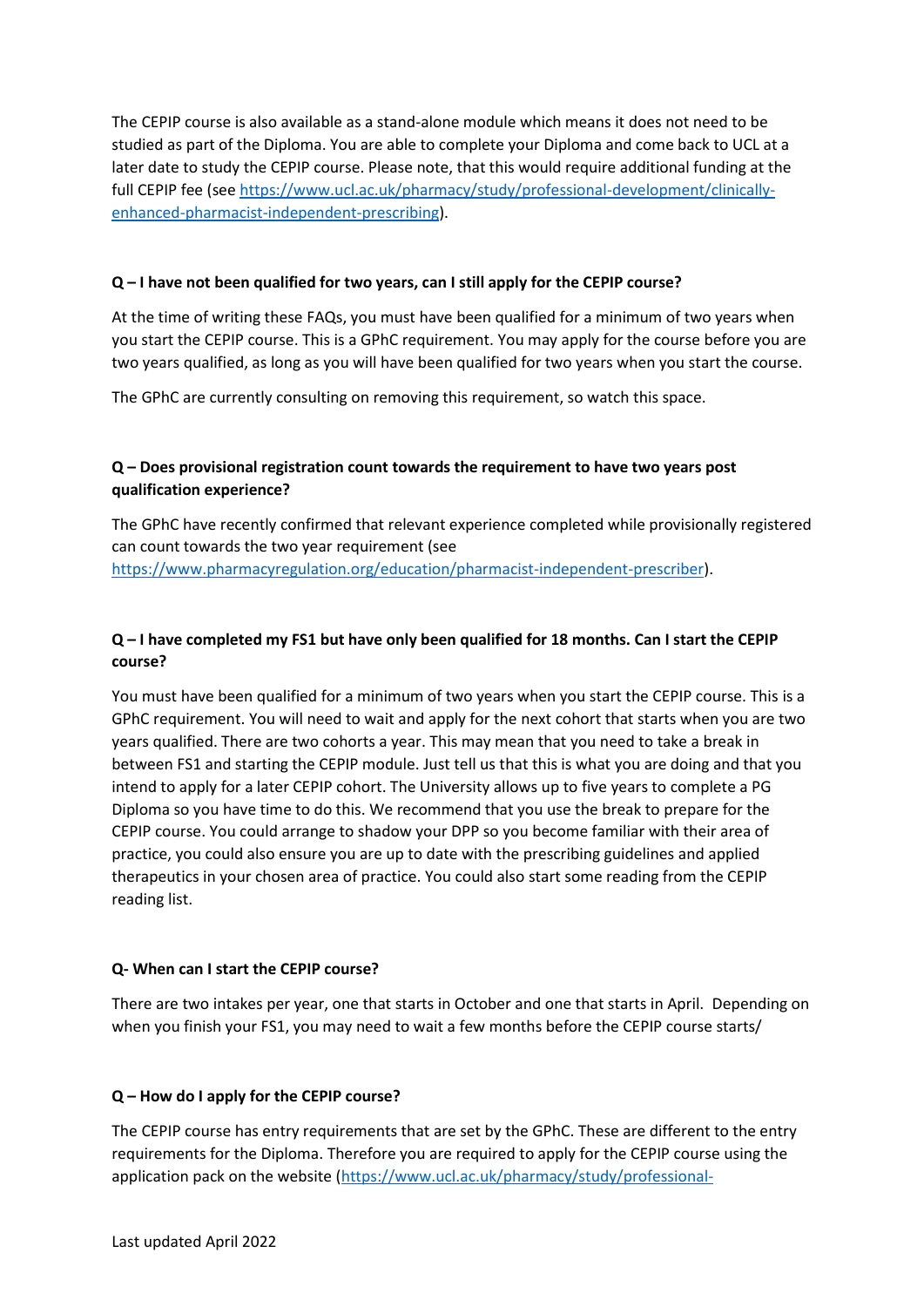[development/clinically-enhanced-pharmacist-independent-prescribing\)](https://www.ucl.ac.uk/pharmacy/study/professional-development/clinically-enhanced-pharmacist-independent-prescribing). You MUST complete this application pack in full and submit it to sop.cepip@ucl.ac.uk in order to apply to the course. Being a student on the Diploma course does not guarantee entry to the CEPIP course. Please read the application guidance carefully and ensure that you complete all sections of the application pack as required.

The application deadlines are as follows:

- For October intake applications open in June and end mid July
- For April intake applications open in December and close mid January

For the exact dates please see [https://www.ucl.ac.uk/pharmacy/study/professional](https://www.ucl.ac.uk/pharmacy/study/professional-development/clinically-enhanced-pharmacist-independent-prescribing)[development/clinically-enhanced-pharmacist-independent-prescribing](https://www.ucl.ac.uk/pharmacy/study/professional-development/clinically-enhanced-pharmacist-independent-prescribing)

#### **Q – Who decides whether I can apply for the CEPIP course in FS2?**

Your Educational Programme Director and your employer will make the decision about whether to support you to apply for the CEPIP course as part of your diploma or not. This will usually be based on whether the Trust need you to prescribe as part of your role, and whether they can support your prescribing training, including a DPP (Designated Prescribing Practitioner) to support you, but will also depend on whether you meet the entry criteria (see above) and have progressed well in your diploma studies so far. If you want to apply for CEPIP in FS2 it would be a good idea to discuss it with your Educational Supervisor initially, and then with your Educational Programme Director to find out whether they would be willing to support your application. Some Trusts may only support practitioners to complete an independent prescribing course after they have completed their diploma and Foundation Training, because they value FS2 training highly and/or feel that you would be better equipped to complete the training when you have more experience.

#### **Q – I don't think I am ready yet to undertake a prescribing course. What are my options?**

The CEPIP course is only one option for FS2, and is intended for those who are in roles that require them to prescribe. You do not have to take this option. You may select from the other available modules to complete FS2.

The CEPIP course is also available as a stand-alone module which means it does not need to be studied as part of the Diploma. You are able to complete your Diploma and come back to UCL at a later date to study the CEPIP course. Please note, that this would require additional funding at the full CEPIP fee (see https://www.ucl.ac.uk/pharmacy/study/professional-development/clinicallyenhanced-pharmacist-independent-prescribing).

#### **Q – How is the CEPIP course funded?**

If you are studying the CEPIP course as part of your PG Diploma in General Pharmacy Practice with UCL, the course fees for the CEPIP course will be covered as part of your Diploma fees, and will be the same as the other FS2 route.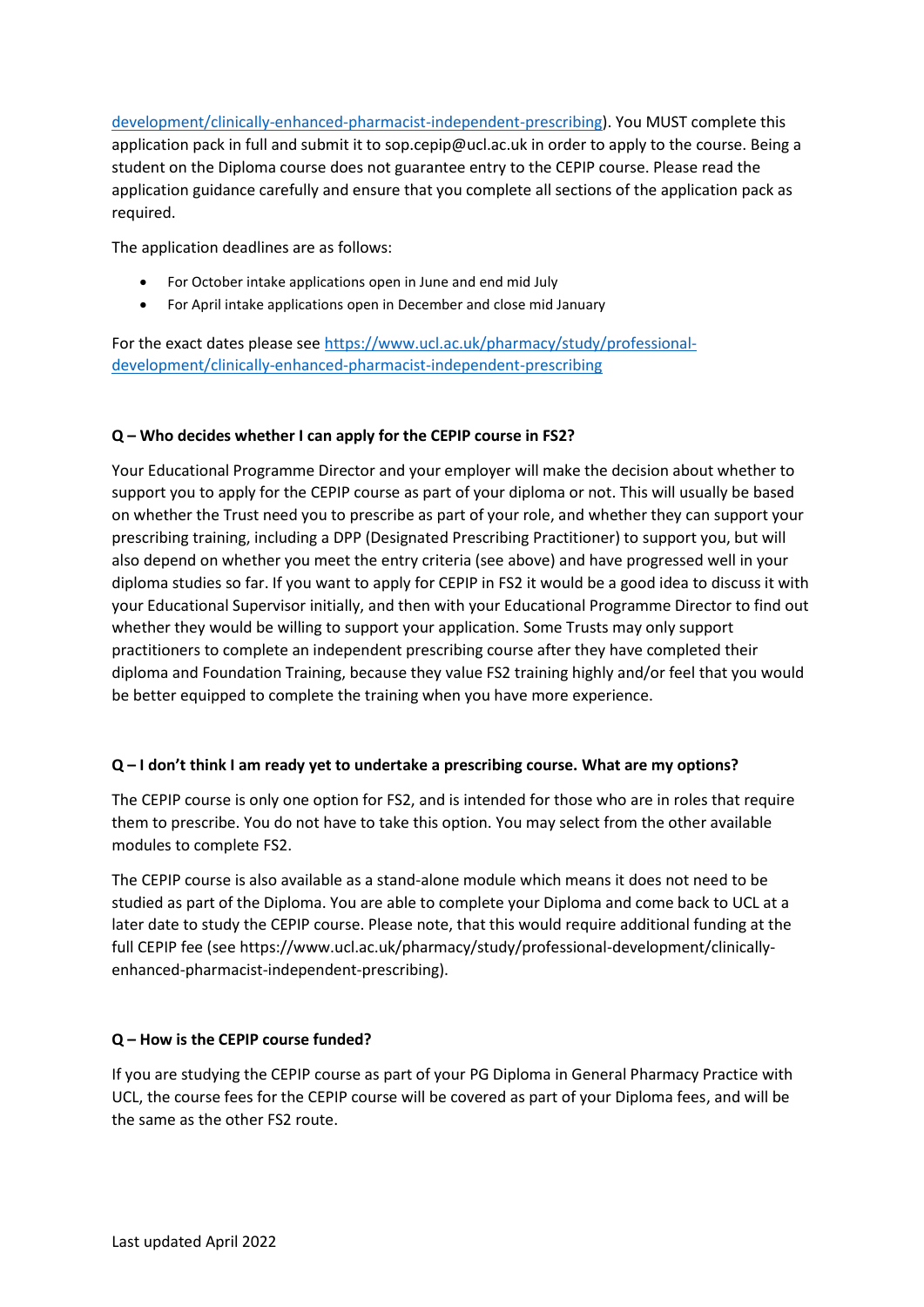If you wish to study the CEPIP course as a stand-alone course (i.e. not as part of the Diploma) the full CEPIP fee will be applied (see [https://www.ucl.ac.uk/pharmacy/study/professional](https://www.ucl.ac.uk/pharmacy/study/professional-development/clinically-enhanced-pharmacist-independent-prescribing)[development/clinically-enhanced-pharmacist-independent-prescribing\)](https://www.ucl.ac.uk/pharmacy/study/professional-development/clinically-enhanced-pharmacist-independent-prescribing).

#### **Q – Are the learning outcomes for the CEPIP module equivalent to the non-prescribing FS2 route?**

The learning outcomes for the CEPIP course have been mapped to the FS2 route. The majority of the learning outcomes are covered, with the exception of some of the professional skills since students will be required to focus on their prescribing skills.

The learning outcomes for the CEPIP course are dictated by the GPhC. Information about the GPhC IP learning outcomes can be found here:

<https://www.pharmacyregulation.org/education/pharmacist-independent-prescriber>

#### **Q – Will I be missing out on completing my Foundation Training if I complete the CEPIP course?**

We have worked hard to ensure that practitioners who complete the CEPIP module as their FS2 will complete their Foundation Training as well as their diploma. We have taken into consideration the overlap between the Foundation Practitioner Framework and the Competency Framework for Prescribers, based on careful mapping of both frameworks. Nevertheless, we do recognise that the practitioners on the two routes will necessarily complete their Foundation Training and diplomas with slightly different skill sets. The most obvious difference will be that those on the IP route will not have completed a QI project, but some of FS2 professional learning outcomes will not overtly be covered either, as you will need to dedicate your studies to developing your prescribing skills.

In making the decision about whether it is the right time for you to complete the IP course, it may be helpful to know that the IP course is available as a stand-alone course and so can also be accessed post-diploma. We are also hoping to develop some of our other modules such as QI, and the MScAPP modules (for example, Research, and Education & Training) as stand-alone CPD modules that people can access whenever they need them. Please note that there will be a fee associated with these stand-alone modules.

#### **Q – I have nearly completed my Diploma. Can I still study the CEPIP course?**

UCL regulations do not allow students to be registered on two programmes at once. A student remains registered on a programme until all their assessments have been through an exam board and the academic award has been issued. This means that FS2 pharmacists must have been awarded the Diploma before they can apply to study the CEPIP course as a stand-alone course.

Pharmacists who submit their FS2 assessments in March will go through the Exam Board in April and be awarded the Diploma after that. This means that they cannot start the CEPIP course in April. They will need to apply for the October intake of the CEPIP course.

Pharmacists who submit their FS2 assessments in September will go through the Exam Board in October and be awarded the Diploma after that. This means that they cannot start the CEPIP course in October. They will need to apply for the following April intake of the CEPIP course.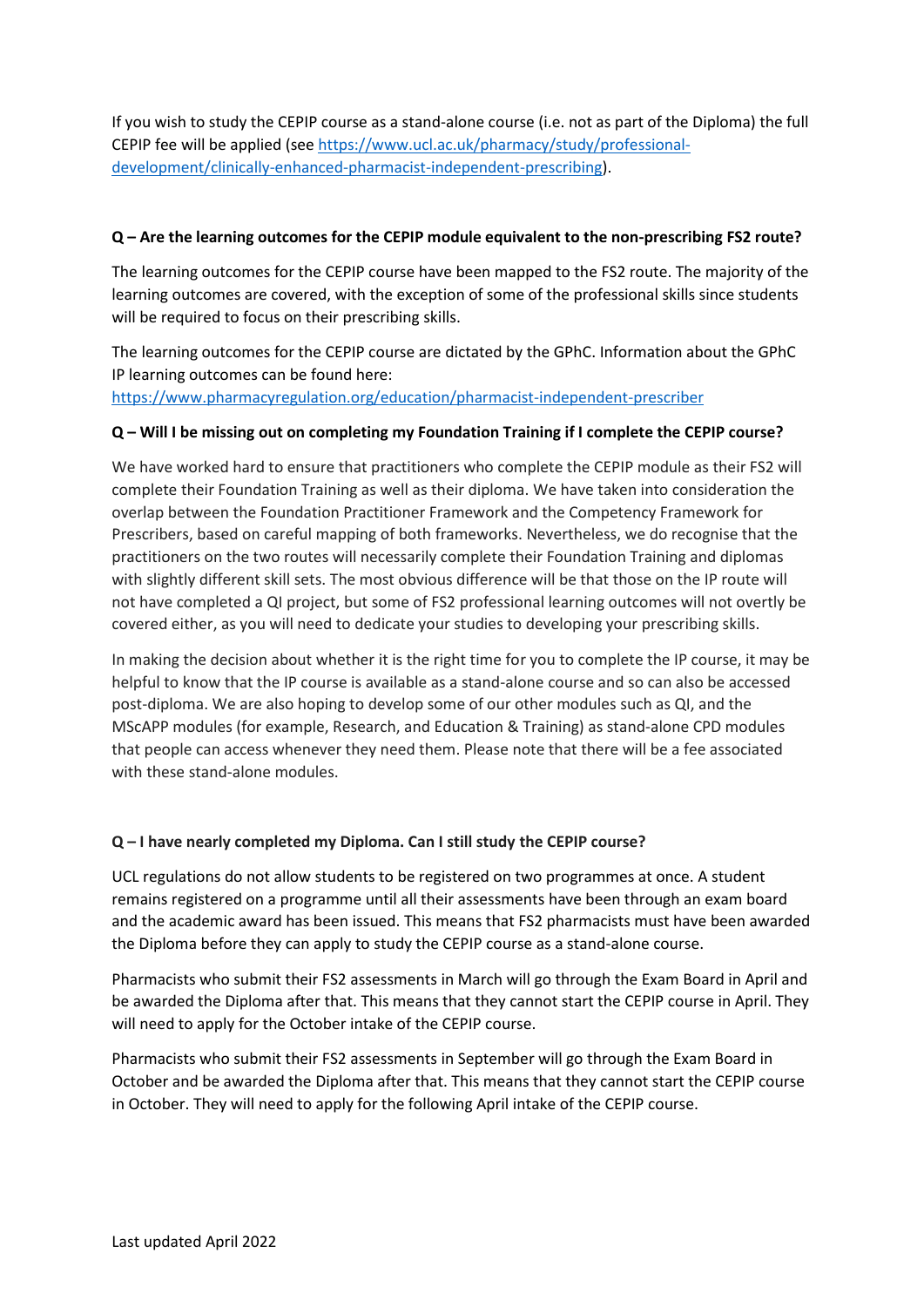# The UCL CEPIP Course

#### **Q – Why should I choose the UCL CEPIP Course?**

A – The UCL CEPIP course has been developed from the outset as an integrated clinically enhanced pharmacist independent prescribing course. It has been developed by pharmacists for pharmacists. The course development team includes pharmacists who are using their prescribing skills in extended/advanced practitioner roles such as urgent care settings, home care services, mental health services and GP practices. The team also includes academic pharmacists with extensive experience in the design, development and delivery of pharmacist independent prescribing courses. The course is specifically designed to meet the needs of pharmacist prescribers working in medicines optimisation, GP practice, Urgent and Emergency Care and provision of NHS 111 services and care homes. Community pharmacists will be able to use the prescribing and physical examination skills to collaborate with their local GP practices and extend their services.

'Clinically enhanced' refers to the additional skills that you will acquire around history taking and physical examination as part of the UCL independent prescribing course. Developing these new skills throughout the course will take you on a journey to a much broader appreciation of what holistic care looks and feels like, and in turn you will develop as a more rounded healthcare professional. These skills are essential in order to initiate prescribing. During the CEPIP course you will develop the skills to make an informed decision in each instance of prescribing. You will be able to apply these skills to make an informed judgement in each prescribing instance as to whether you are competent to prescribe drug X for patient Y at time Z.

The course incorporates five full days of physical examination skills teaching. This teaching will be led by medics and supported by pharmacists who use physical examination skills in their daily practice so that you can learn from their experience of extending their pharmacy role. We will be using the Clinical Skills Suite and equipment to ensure you gain hands-on experience of diagnostic skills needed for diagnosis which you can develop further with your DMP during your supervised time in practice

We will continue to support you after you have qualified as a prescriber through the use of social media networks and events.

#### **Q - What is the difference between this clinically enhanced course and a standard independent prescribing course?**

A - This means that the physical examination skills included in the course go beyond those required by the GPhC for pharmacist independent prescribing programmes. In relation to physical examination skills, the GPhC indicative content includes:

- Clinical examination skills relevant to the condition(s) for which the pharmacist intends to prescribe
- Recognition and responding to common signs and symptoms that are indicative of clinical problems. Use of common diagnostic aids for assessment of the patient's general health status; e.g. stethoscope, sphygmomanometer, tendon hammer, examination of the cranial nerves.
- Working knowledge of any monitoring equipment used within the context of the treatment/clinical management plan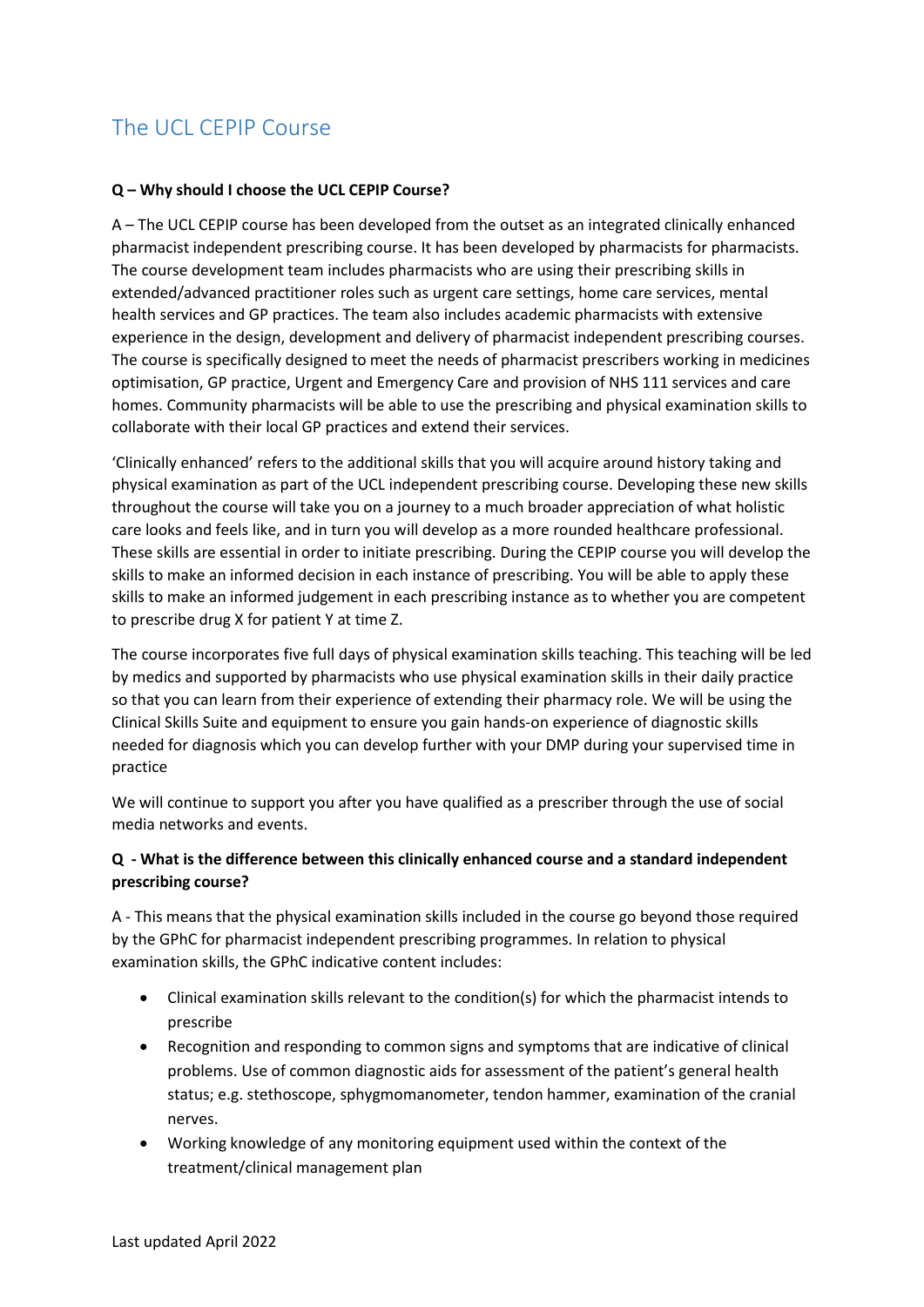The aim of the physical examination skills teaching in the UCL CEPIP course is to enable the trainee independent prescriber (TIP) to clinically assess patients using focused medical history taking and physical examination skills whilst having an awareness of additional tests and referral pathways to aid in diagnosis. The course will also enable the TIP to safety net patients and manage risk. The course will cover the major body systems described below. In addition TIPs will need to develop competence in any particular physical examination skills required for their scope of practice that they will have identified with their DMP.

The following body systems will be taught on the course:

- 1. Cardiovascular
- 2. Respiratory
- 3. Abdomen
- 4. Ear, nose and throat
- 5. Musculoskeletal
- 6. Neurological assessment
- 7. Peripheral vascular and lymphatic system
- 8. Visual acuity and ophthalmoscopy
- 9. Mental health

#### **Q – How much time will I need to spend studying?**

A - There are a number of elements of the course. These are detailed below:

1) Face to face study days at UCL. You are required to attend NINE full study days at UCL. This includes one day for OSCE assessments. The dates for the study days for your cohort are shown on the website. You must attend all nine study days in order to past the course. We ask you to confirm in the application pack that you are able to attend the nine study days for your cohort. If you are unable to attend a study day you will be required to attend with the next cohort and this will delay your completion of the course.

2) Learning in practice time. It is a GPhC requirement that TIPs spend a minimum of 90 hours of supervised practice over the duration of the course. The 90 hours is a minimum requirement. You may decide, with your DMP that you require longer in practice in order to develop the competencies required to become a prescriber. At the end of the 90 hours your DMP must sign you off as having achieved all of the Royal Pharmaceutical Society's (RPS) [Competencies for All Prescribers.](https://www.rpharms.com/resources/frameworks/prescribers-competency-framework)

3) On-line learning. A large part of the learning material for the course is delivered on-line via UCL's virtual learning environment. The learning material will support and supplement the learning from the face to face study days and the learning in practice time.

4) Self-directed study. The content of the face-to-face study days and the on-line learning will be directed by UCL and informed by the GPhC requirements for the course. By the end of the course you will be required to demonstrate your achievement of the learning outcomes for the course and the RPS prescribing competencies. How much additional study you will need to undertake to achieve the learning outcomes and competencies will depend on your prior knowledge and experience, and how long you take to assimilate the knowledge and develop the skills and competencies. Everyone is different. For example, if you have not studied applied therapeutics for a while, you may need to spend more time on this subject than someone who has recently completed a PG Diploma. You may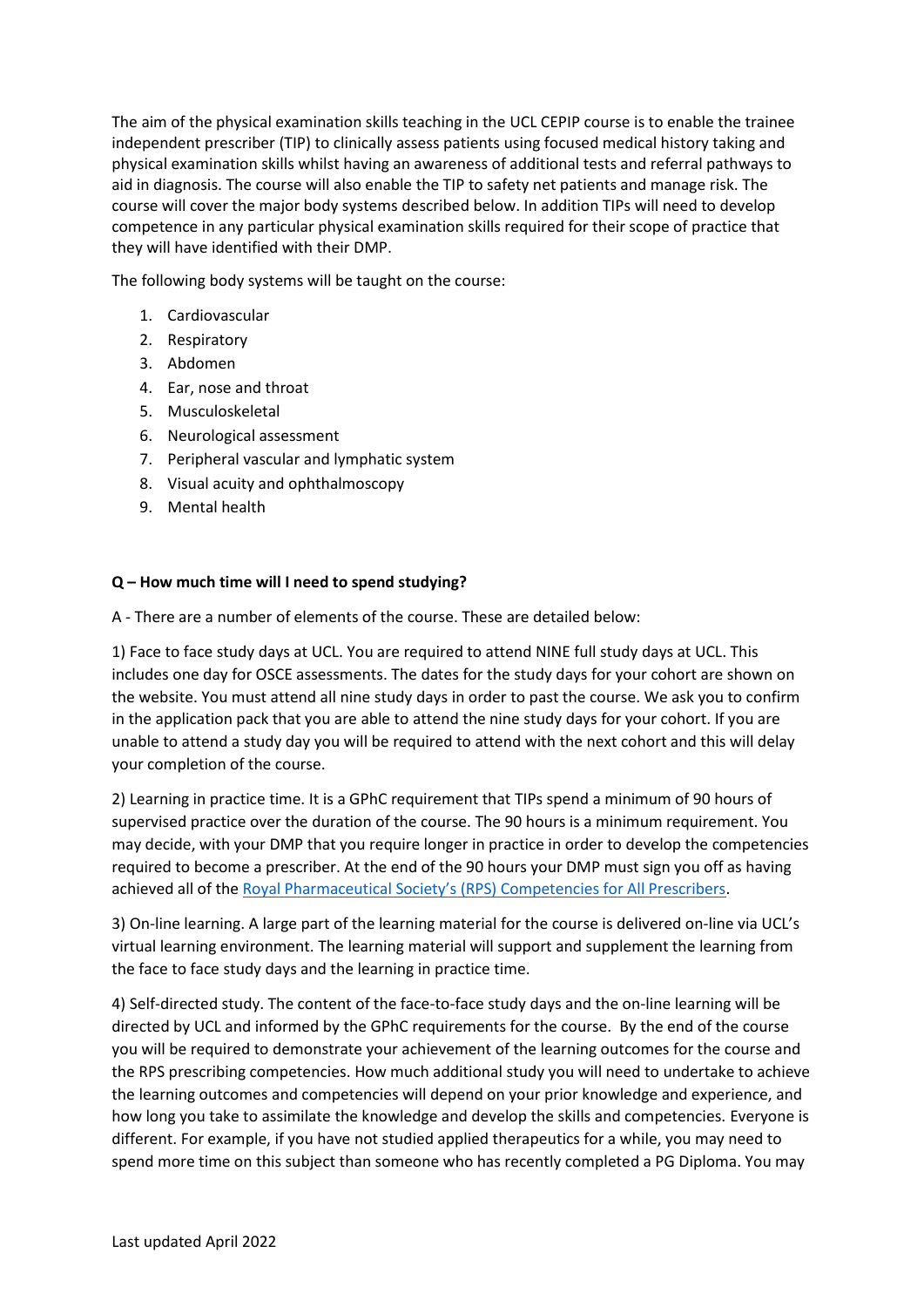need to read beyond the learning material presented in the on-line learning. The amount of selfdirected learning that you need to undertake will depend on you.

5) Completion of the course assessments. The amount of time required to complete the course assessments will depend on you. There are a number of different elements of the assessment including completion of a prescribing portfolio. This will be your record of your learning in practice time, and will be completed as you progress through the course.

As a very rough guide, Universities nominally associate 10 hours of studying for every one credit of a course. Since this is a 60 credit course, the total amount of study time required would be around 600 hours.

#### **Q – What are the course assessments?**

A - The purpose of assessment is to confirm that the student has achieved the learning outcomes for Independent Prescribing and can demonstrate the competencies within the RPS Competency Framework for all Prescribers. Assessment must provide confirmation of the pharmacist's clinical competence in the area(s) for which they intend to prescribe; including the clinical assessment of patients and the ability to use basic diagnostic aids and make an assessment of the patient's general health. A range of assessment methods are used on this course to test achievement of the course learning outcomes and the prescribing competencies, and to ensure that the full breadth and depth of student's knowledge and skills are assessed. These include a written coursework, written examination, reflective activities, workplace based assessments, and OSCEs. The purpose of the OSCE is to assess the students' competence in a controlled environment. All assessments are grounded in the student's practice to ensure relevance to the workplace.

#### **Q – How long is the course?**

A – This is a part-time course, that can be completed in 6,9 or 12 months. The University base elements of the course take place over six months, but the supervised learning in practice can be studied up to 12 months, depending on the pharmacists individual learning needs in the workplace.

#### **Q – How will UCL support me when I am studying the course?**

You will be supported on the course by experienced academic and administrative teams. You will meet the Course Team at at every study day. They are available in between study days via e-mail, telephone and face to face if you need. You will assigned a tutor from the Course Team to support you on the course. Your tutor will meet with you and your DPP on three occasions during the course, and will provide you with feedback on your formative assessments.

#### **Q – How soon after completing the course can I apply to the GPhC for annotation of my name against the register as an Independent Prescriber?**

A - Once you have undertaken all the assessments, your results will need to be considered by the Board of Examiners. The Board of Examiner meets four times a year. We would, therefore, anticipate that we would be able to inform you of the outcome of the course within three months of completion of the course assessments.

Pharmacists who successfully complete the course will be awarded a certificate of completion, the *Practice Certificate in Independent Prescribing.* This provides evidence that you have successfully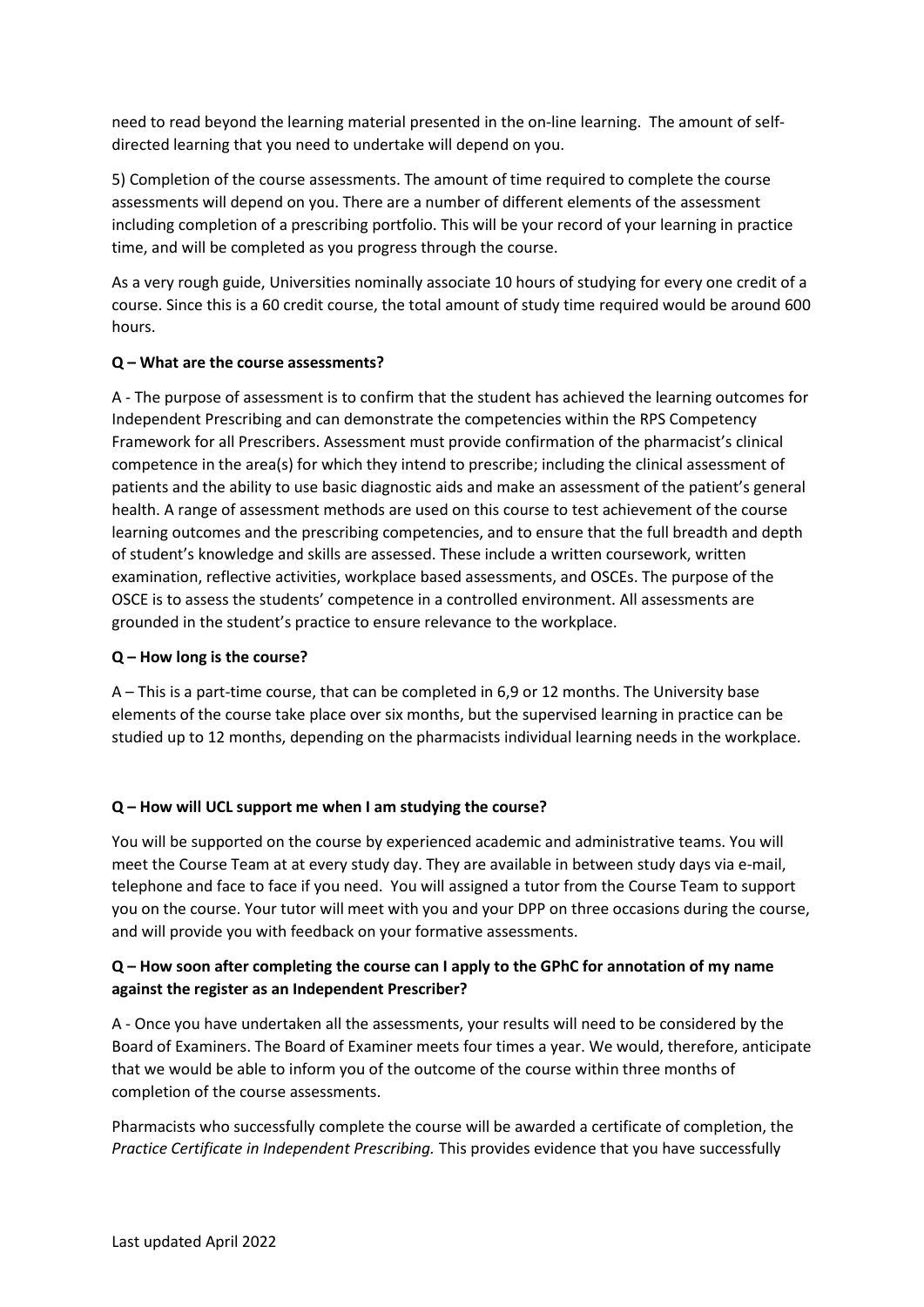completed the programme and the period of learning in practice. You are required to submit this Certificate to the GPhC when you apply for annotation of the register as an Independent Prescriber.

#### **Q – What do I need to consider before I apply to study for the UCL CEPIP course?**

A - We recommend that you identify a service need for you to train as an Independent Prescriber before you apply for the course. This will mean that you can focus on the scope of practice required for the service during the course. It also means that you will be able to use your new skills and build your expertise in prescribing, as soon as you qualify. The longer you leave it to use your prescribing skills once you are qualified, the harder it will be. Many people who do not use their prescribing skills straight away find that they need to complete a 'return to prescribing practice' course prior to being able to prescribe within a service.

We advise that you discuss the service need with your employer or supporting organisation. By supporting organisation we mean the organisation who are supporting you to undertake the course and for whom you are likely to be using your prescribing skills. Your employer or supporting organisation are required to complete a statement within the application pack confirming support of your application.

You will also need to have identified a medical practitioner to support you during the course. Please see the section on Designated Prescribing Practitioners (DPPs) below for more information about this role.

# Independent Prescribing in General

#### **Q - What is the aim of pharmacists independent prescribing?**

A - To provide patients with quicker and more efficient access to medicines through making the best use of the skills of trained pharmacist prescribers allowing medical prescribers to focus patients with more complicated conditions and complex treatments

#### **Q - What are the roles and responsibilities of the pharmacist independent prescriber?**

A - To be the pharmacist prescriber responsible for the patient's care including diagnosis and assessment. In addition, to prescribe within the limits determined by their own clinical competence and professional code of conduct while accepting professional accountability and clinical responsibility for their prescribing practice within a clinical governance framework. They will refer patients when the patient's condition or treatment no longer falls within their competence.

#### **Q - What conditions can pharmacist independent prescribers prescribe for?**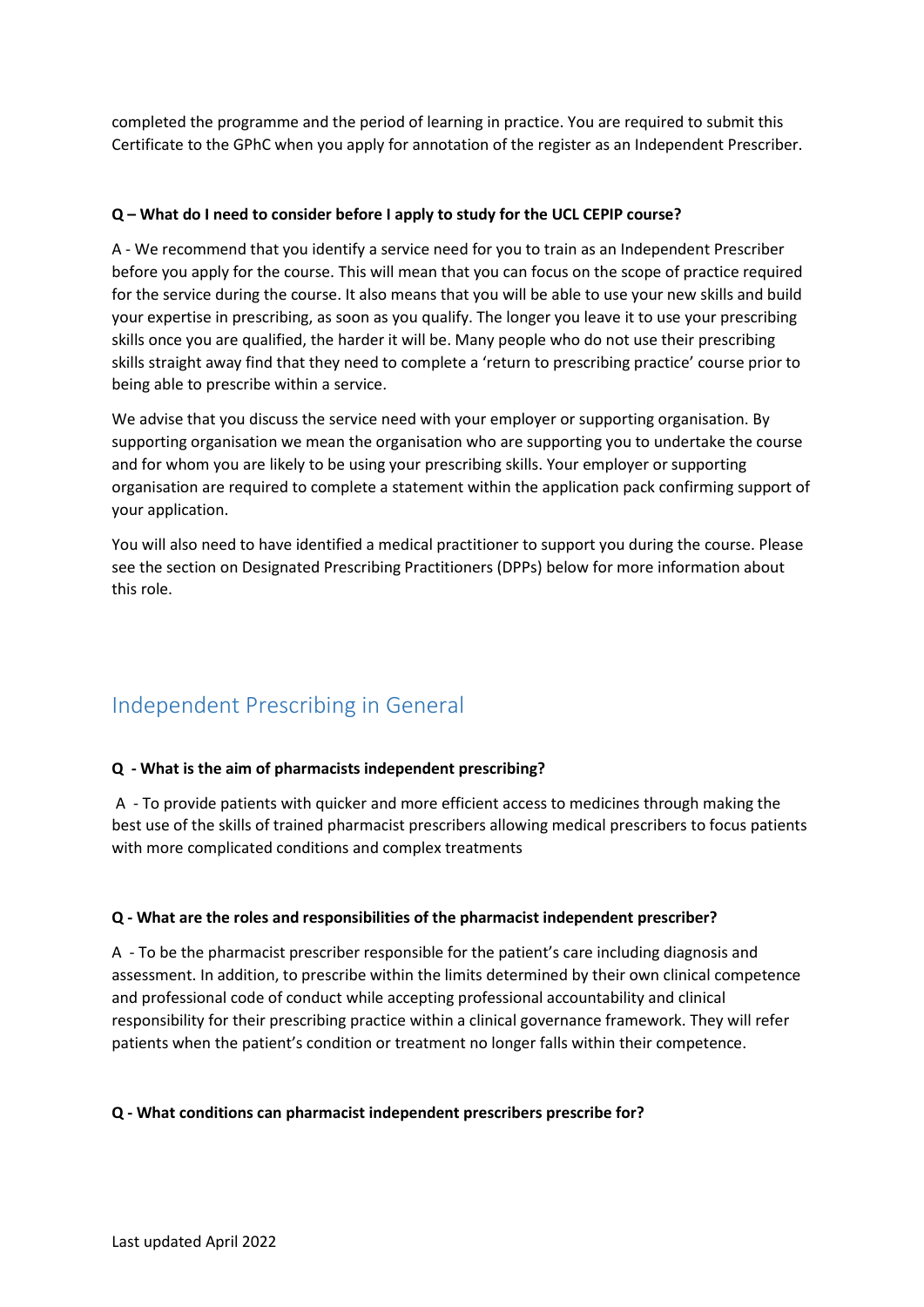A - There are no legal restrictions on the clinical conditions that may be dealt with by pharmacist independent prescribers. Pharmacists are generally required to choose a scope of practice in which to train as an independent prescriber.

#### **Q – Do I need indemnity insurance to train as an Independent Prescriber?**

A - Pharmacists are advised to check with their employer and/or their personal insurer before they begin that they are fully covered in their role as a trainee independent prescriber (TIP) and a future role as a qualified independent and supplementary prescriber.

### Scope of Practice

#### **Q – Why do I need to define a scope of practice in which to develop my competence as a prescriber?**

A - The GPhC stipulates that pharmacists much chose a defined scope of practice in which to develop their skills and competence as a prescriber. Clearly this could be interpreted in a number of ways. For example one student might stipulate essential hypertension (narrow scope), whilst another might stipulate acute medicine which is a much broader term and possibly more subjective, but equally valid. In our application pack we have included a learning needs analysis which asks for a breakdown of the group of patients, disease state(s), work place setting and details of the multidisciplinary team within which the IP will work. This is to guide you to begin thinking about the scope and infrastructure in place to support your prescribing practice. It is not designed to restrict your prescribing practice once you have qualified.

In order to develop your competence as a prescriber within the timeframe of the course, we advise that you chose an area of practice that you feel comfortable with and that is appropriate for your role, for the purposes of the course. This means you can focus your 90 hours in practice on developing the competencies required to be a prescriber within an area that you are familiar with. You will then be able to apply the competencies you have learnt to extend your scope of practice, or to take a more generalist approach, once you are qualified.

#### **Q- Can my scope of practice be a generalist scope?**

A - In prescribing practice, the 'scope' is not only drug/disease specific in practice, but also patient and time specific. In other words, do I as a prescriber feel competent to prescribe drug X, for patient Y at time Z, and most importantly can I justify my actions. In terms of 'generalist scope of practice' we have spent some considerable time thinking about this. Our stance is that the onus is on the prescriber to apply the skills that they have learned and developed, to make an informed judgement in each prescribing instance as to whether they are competent to prescribe drug X for patient Y at time Z – moving away from arbitrary lists of medicines or disease states. The key to using a generalist scope is that the prescriber is equipped with the skills to be able to assess their own competence and justify their actions. Here at UCL we will be putting an emphasis on this during the course and delivering teaching during the study days around this very aspect.

For the purpose of the course, we suggest that you define an area of practice that you feel comfortable with and that is appropriate for your role.

#### **Q – Can I prescribe outside of my scope of practice once I have qualified as a prescriber?**